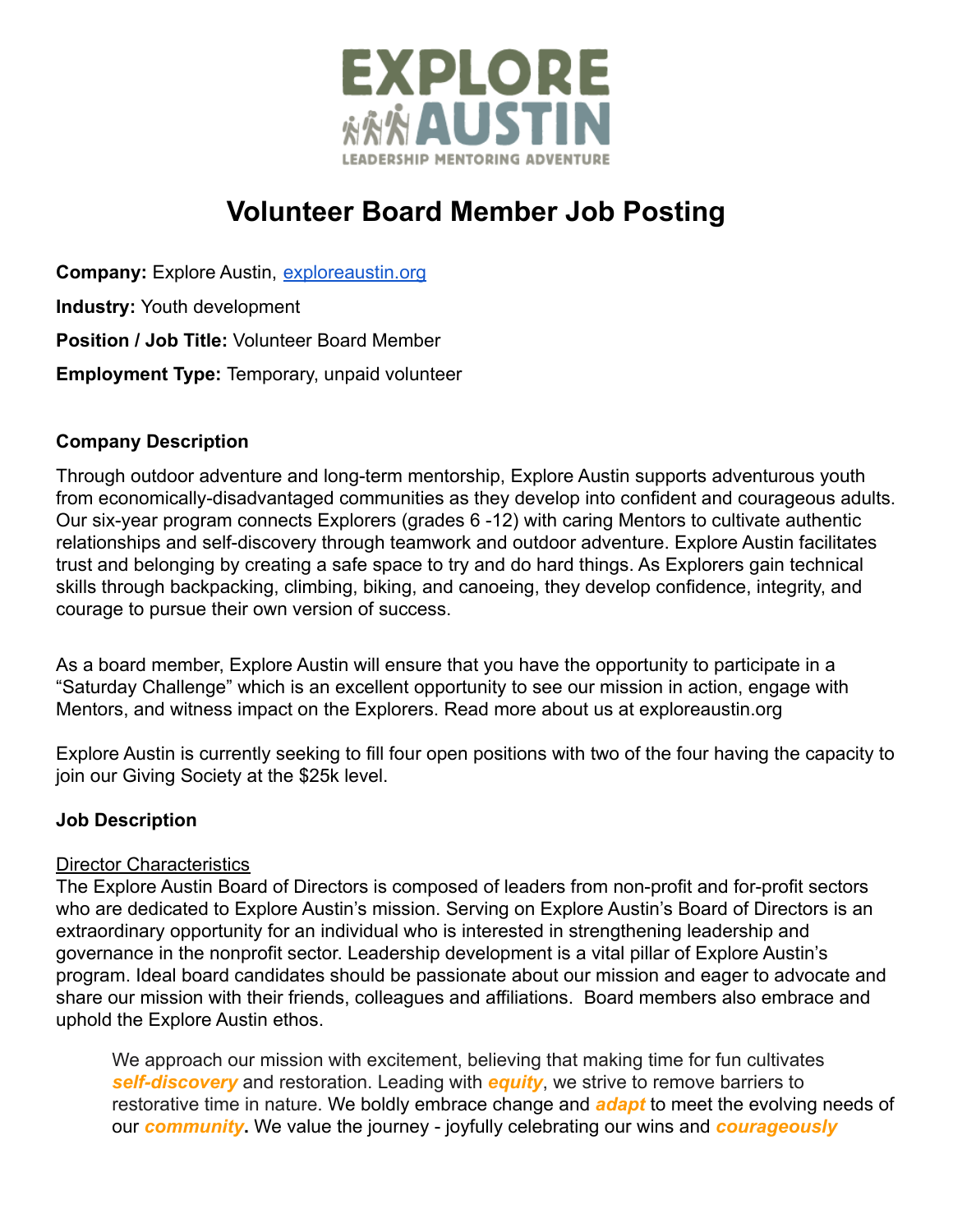

learning from our losses. Fostering a space of trust and belonging, we establish a culture of *commitment*, understanding, and gratitude.

All board members should be comfortable initiating and participating in discussions surrounding strategic planning, policy making, financial integrity, loyalty, confidentiality, and diversity, equity and inclusion.

## **Commitment**

A nonprofit organization is only as strong as the strength and commitment of the organization's individual board members. Tasks include governance activities, advocacy, recruitment, charitable giving, and work through various committees. This includes everything from policy development and implementation to expression of philanthropic and educational views in social and business settings.

Each Explore Austin board member commits to:

- Leveraging personal relationships and connections to support Explore in fundraising and strategic partnerships
- Directly investing in Explore Austin's work by making a personal, meaningful financial contribution each year
- Attending all board meetings (6 per year) and a one-day retreat
- Serving on one or more committees of the board and actively participating in committee work
- Helping the board fulfill its fiduciary responsibilities
- Responsibly represent Explore Austin to their respective communities and to advocate for Explore Austin's mission, program, and services as appropriate

Board terms last for three years and board members can serve for up to two consecutive terms.

We are continuously searching for new leaders that leverage their diverse backgrounds and talents in order to empower youth to their fullest potential. As a board member, you would serve as the primary example to Explorers of what a leader looks like; a both fulfilling and challenging job. We hope to hear that you accept the challenge.

- Explore Austin, Board of Directors

## **Desired Skills and Expertise:**

### **Operations & Infrastructure**

Explore Austin seeks an individual with experience in scaling for growth and implementation in people intensive businesses; and/or successfully leading them through growth. Explore Austin seeks a board leader who will provide strategic advice on business models, infrastructure investments, methods, systems and pacing to the organization in a way that furthers Explore Austin's mission while ensuring